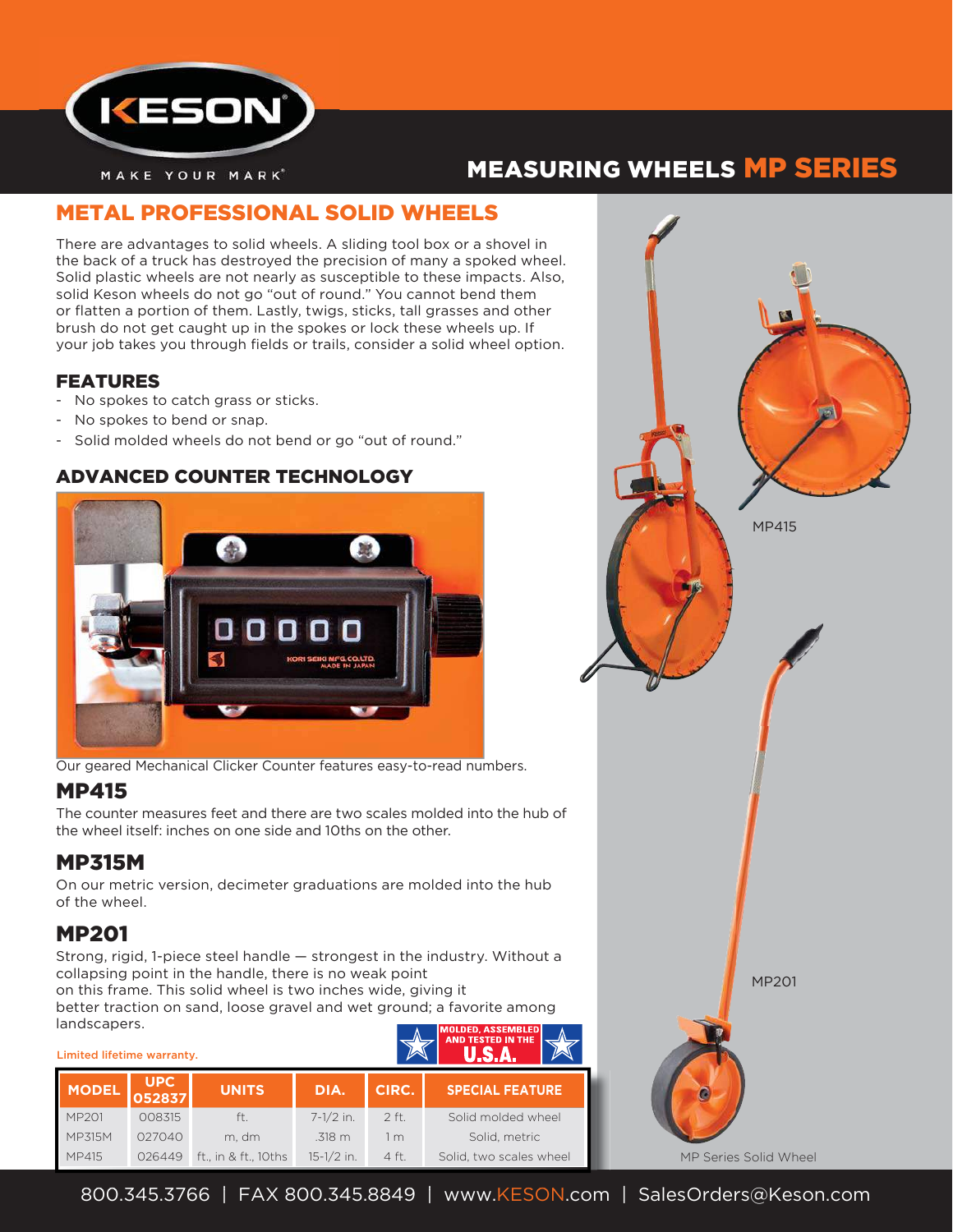

# MEASURING WHEELS MP SERIES

## METAL PROFESSIONAL SPOKED WHEELS

## MP401

Our best selling metal wheel. The 4-foot circumference wheel levels out uneven ground by spanning divets that smaller wheels would dip into. The wheel's size enables it to roll and register feet clicks at the best pace in the industry.

### ADVANCED COUNTER TECHNOLOGY



Our geared Mechanical Clicker Counter features easy-to-read numbers.

# MP301

Not far behind the MP401 in popularity, this slightly more compact wheel is a little lower in price without compromising any durability.

## MP301M

Our 1 meter circumference wheel registers a single meter click per revolution. It's about the same size as the MP301.

# MP301DM

This is an industry first  $-$  we have 10 evenly spaced pins around the 1 meter circumference of this wheel. The result is a metal wheel that registers in decimeters.

# MP401P

We mold 4-foot wheels for our RR series and for a less expensive alternative to the spoked wheels, we offer this model.



| <b>MODEL</b>   | <b>UPC</b><br>052837 | <b>UNITS</b> | DIA.           | CIRC.              | <b>SPECIAL FEATURE</b>        |
|----------------|----------------------|--------------|----------------|--------------------|-------------------------------|
| <b>MP301</b>   | 026128               | ft.          | $11 - 1/2$ in. | $\overline{3}$ ft. | Best seller!                  |
| MP301M         | 025763               | m            | $.318 \; m$    | 1 m                | Steel metric wheel            |
| <b>MP301DM</b> | 026265               | m. dm        | .318 m         | 1 m                | Most accurate decimeter wheel |
| MP401          | 025756               | ft.          | $15-1/2$ in.   | $4$ ft.            | Best seller!                  |
| <b>MP401P</b>  | 026111               | ft.          | $15 - 1/2$ in. | 4 ft.              | Plastic wheel, metal frame    |



**1** 800.345.3766 | FAX 800.345.8849 | www.KESON.com | SalesOrders@Keson.com 800 345 3766 | FAX 800 345 8849 | www KESON com